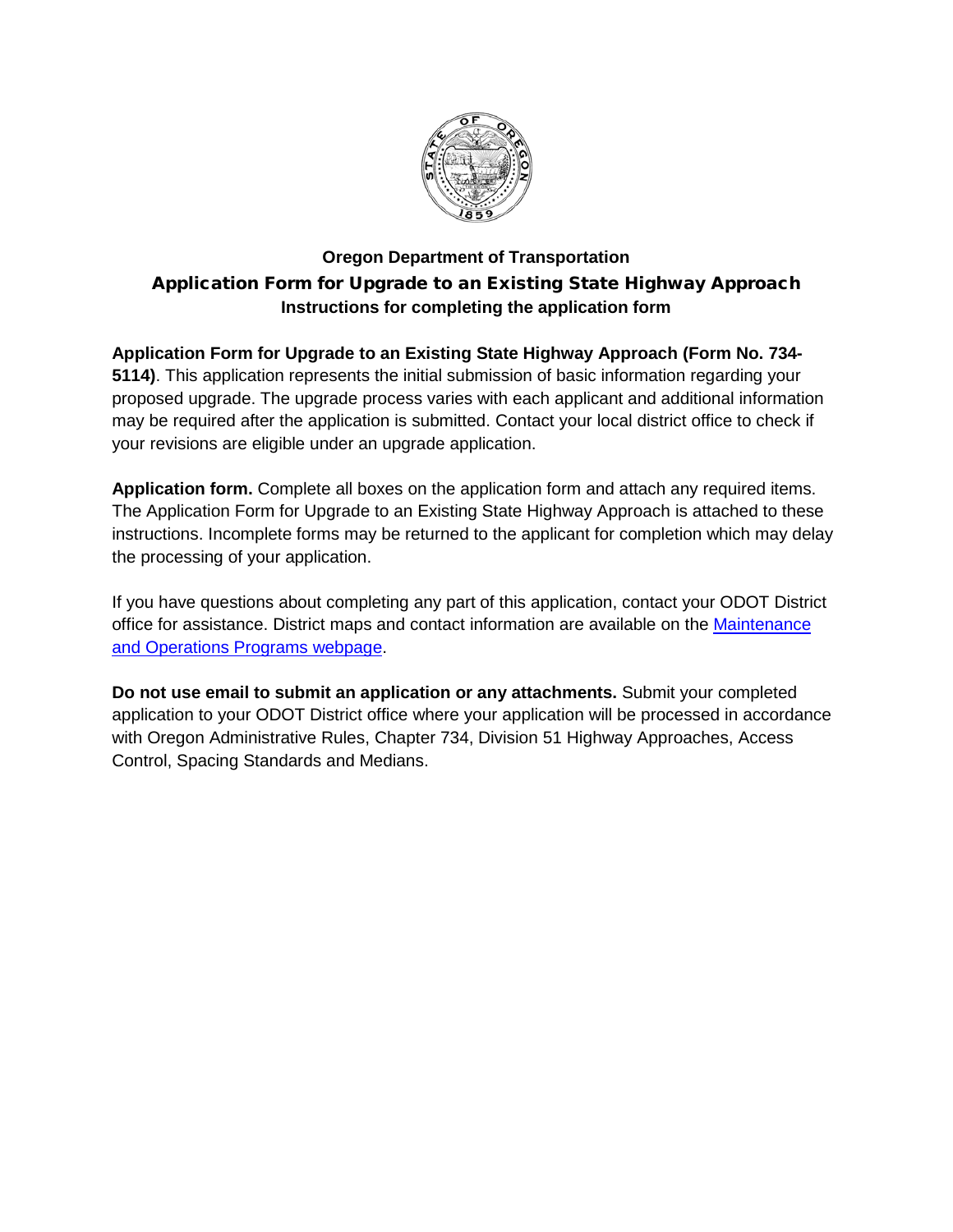- 1. Provide applicant contact information.
- 2. Provide a site plan with details about the location and width of the existing and proposed approach.
- 3. Indicate the type of upgrade requested.
	- Rebuild Approach
	- Widen approach
	- Narrow approach
	- Change type of approach (ex. install curbs and sidewalk)
	- Define open frontage
	- Other (describe the proposed changes)
- 4. Provide property owner information.
- 5. Provide designated agent information (if applicable).
	- a. If the applicant and property owner are not the same, then the property owner must authorize the applicant to act as a designated agent on the owner's behalf.
	- b. The applicant must have the property owner complete this section or submit a signed letter from the property owner or co-owners authorizing the applicant to act as a designated agent. If there are co-owners, all the co-owners must sign a letter or letters authorizing the applicant to act as a designated agent.